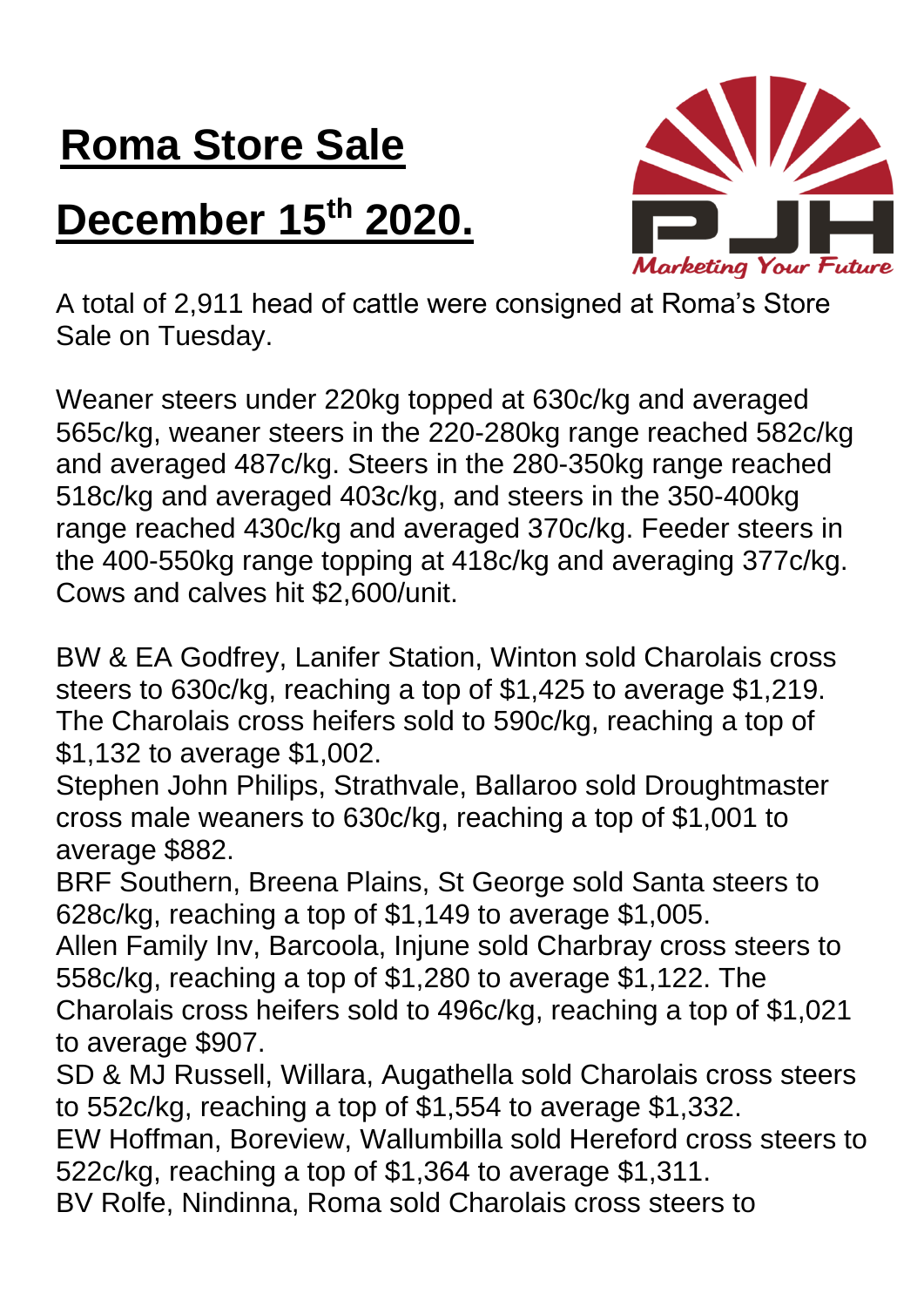518c/kg, reaching a top of \$1,538 to average \$1,417. Malabar Holdings, Arlington, Mitchell sold Charolais cross steers to 498c/kg, reaching a top of \$1,327 to average \$1,252. RA & CA Bain, Mt Eden, Roma sold Angus cross steers to 458c/kg, reaching a top of \$1,524 to average \$1,524. Spiven Pty Ltd, Sunnymead, Roma sold Brahman steers to 414c/kg, reaching a top of \$1,921 to average \$1,722.

Heifers under 220kg topped at 590c/kg and averaged 503c/kg, while heifers in the 220-280kg range topped at 497c/kg and averaged 374c/kg. Heifers in the 280-350kg range topped at 475c/kg, averaging 362c/kg. Heifers in the 350-450kg range topped at 385c/kg, averaging 372c/kg.

GW Beauchamp & Son, Stockport, Boulia sold Santa cross heifers to 520c/kg, reaching a top of \$1,159 to average \$1,026.

Guthrie Pastoral Group, Baroona, Injune sold Santa cross heifers to 475c/kg, reaching a top of \$1,344 to average \$1,270. Hindle Investments Pty Ltd, Arden, Miles sold Santa heifers to 410c/kg, reaching a top of \$1,218 to average \$1,090.

Cows in the 300-400kg range reached 285c/kg and averaged 255c/kg, while cows in the 400kg-500kg range reached 284c/kg and averaged 260c/kg. Cows over 500kg topped at 284c/kg, averaging 265c/kg.

*1 st Store sale 2021 – 12th January PJH sell 6 th position*